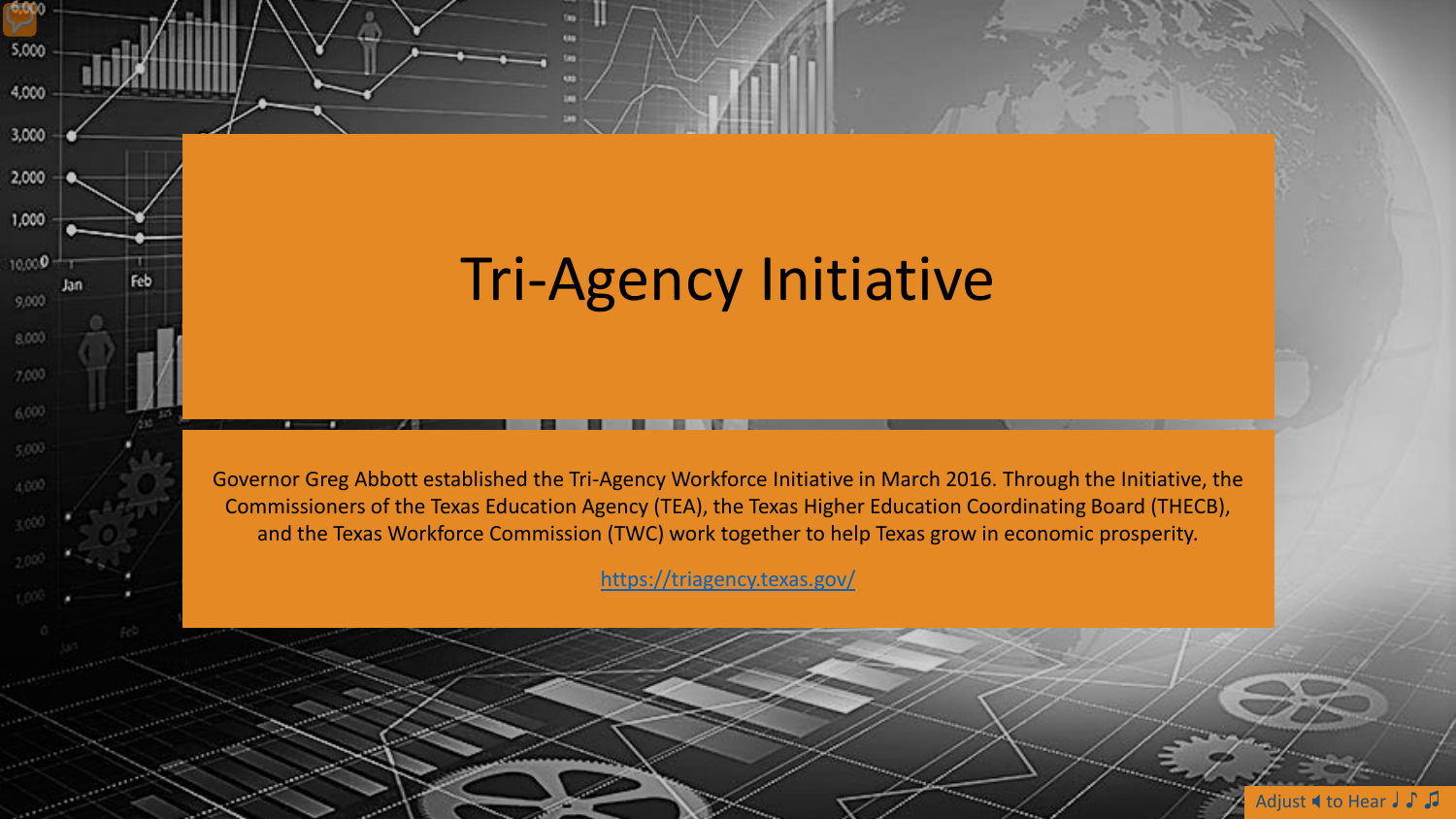

6,000

**Commissioner Harrison Keller Texas Higher Education Coordinating Board**

**Commissioner Mike Morath Texas Education Agency**

**Commissioner Bryan Daniel Texas Workforce Commission**

The Texas Tri-Agency Commissioners will deliver a panel discussion addressing current legislative initiatives, positive changes, and outcomes.

Texas Tri-Agency Commission

Adjust **4** to Hear J J J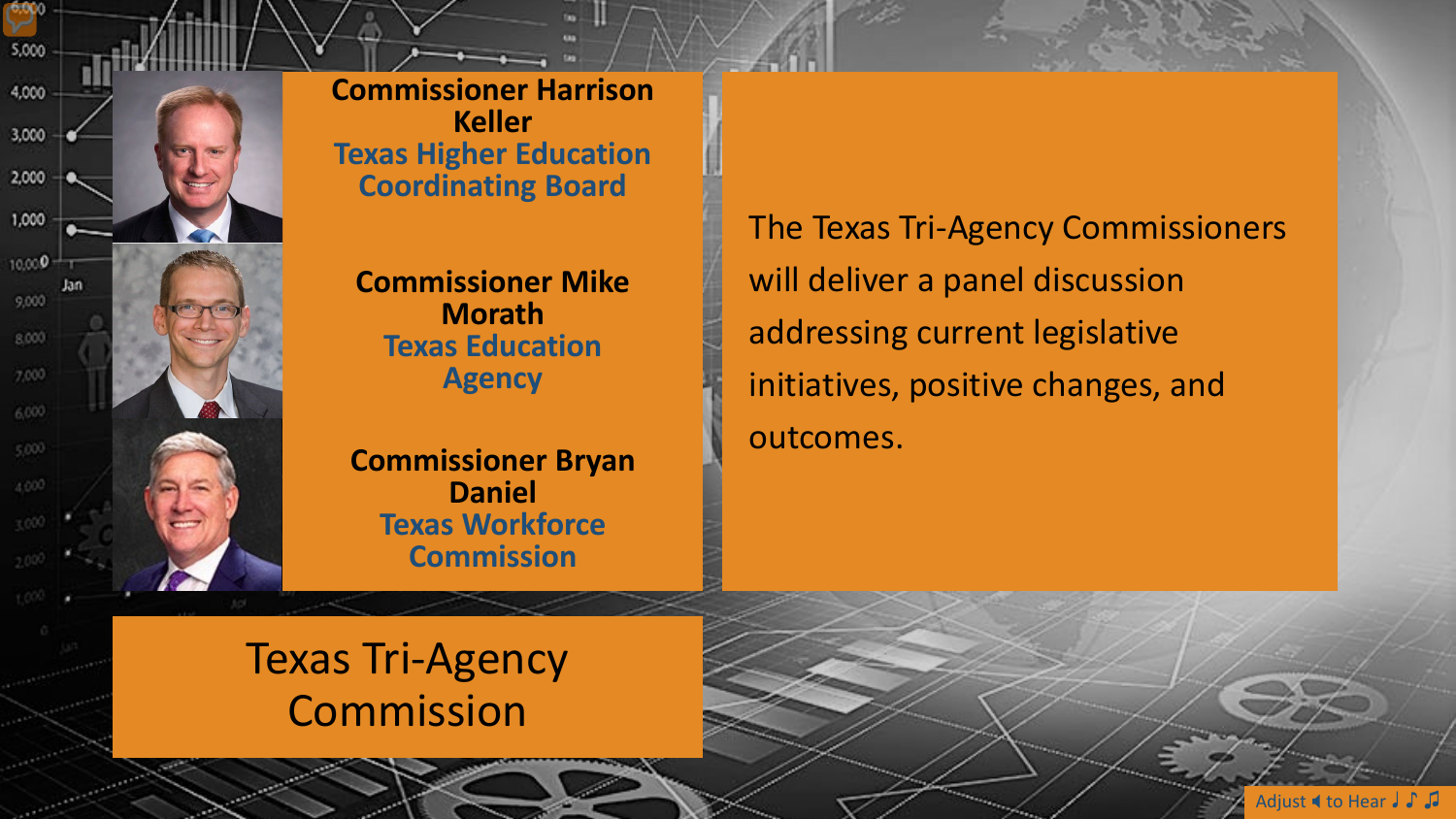

Мŗ

 $\mathcal{M}^{\mathcal{U}}$ 

 $100$ 

 $\infty$  as

 $58$ 

6,000

5,000

4,000

3,000

2,000

1,000

 $10,000$ <sup>0</sup>

 $9,000$ 

8,000

 $7,000$ 

 $6,000$ 

n

Jan

Feb

**May** 



Adjust **I** to Hear J J J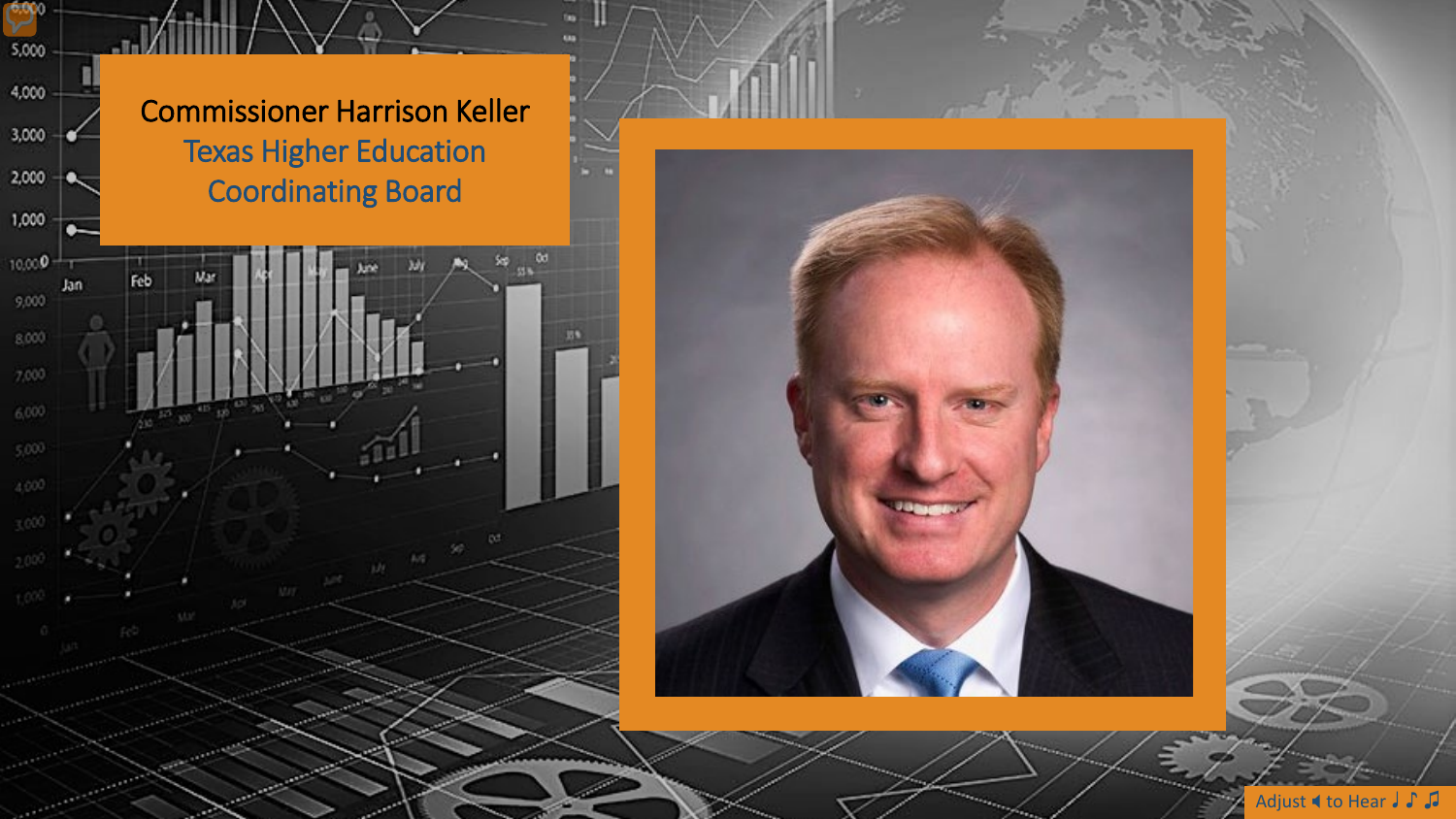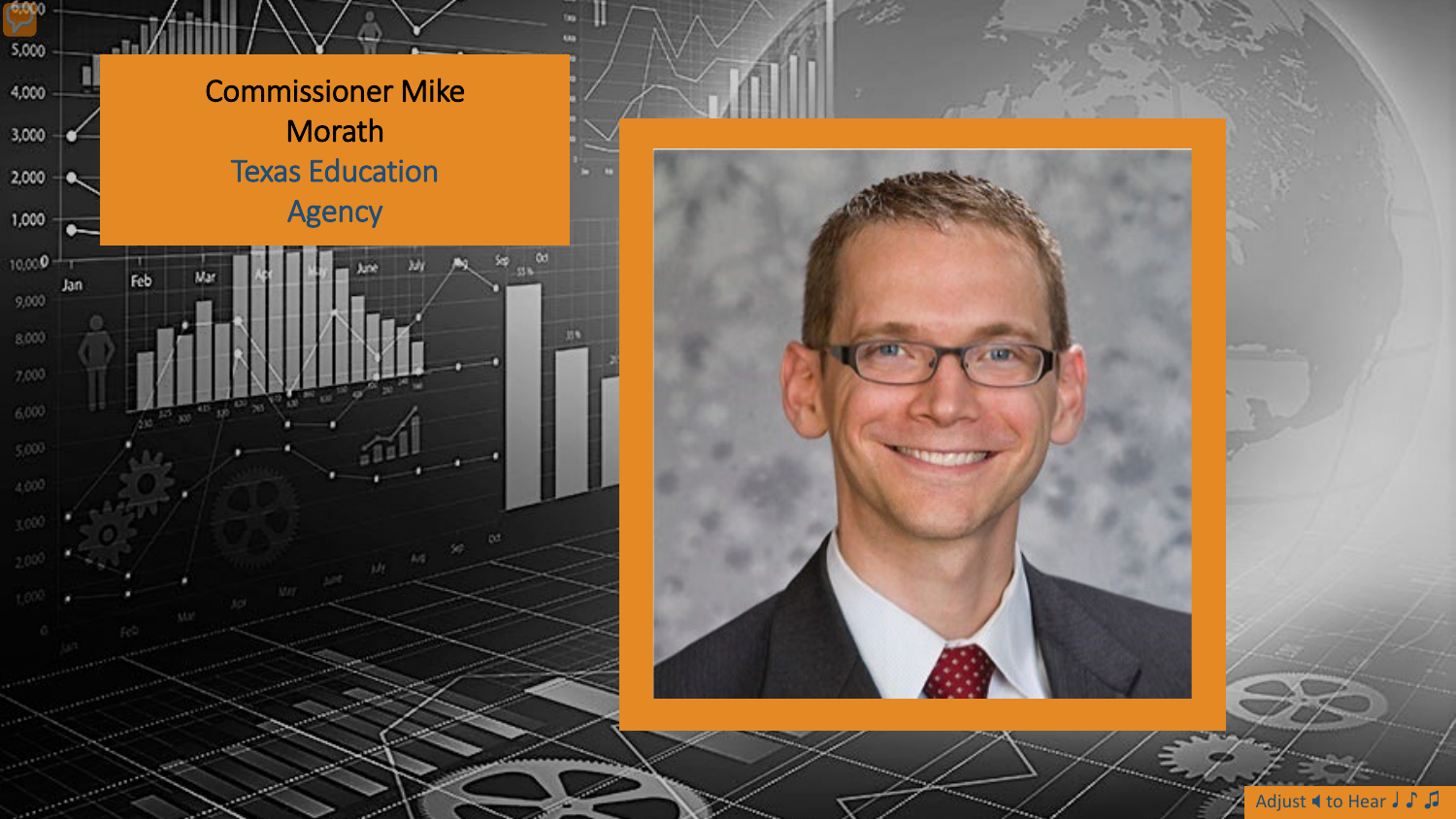



Adjust **I** to Hear J J J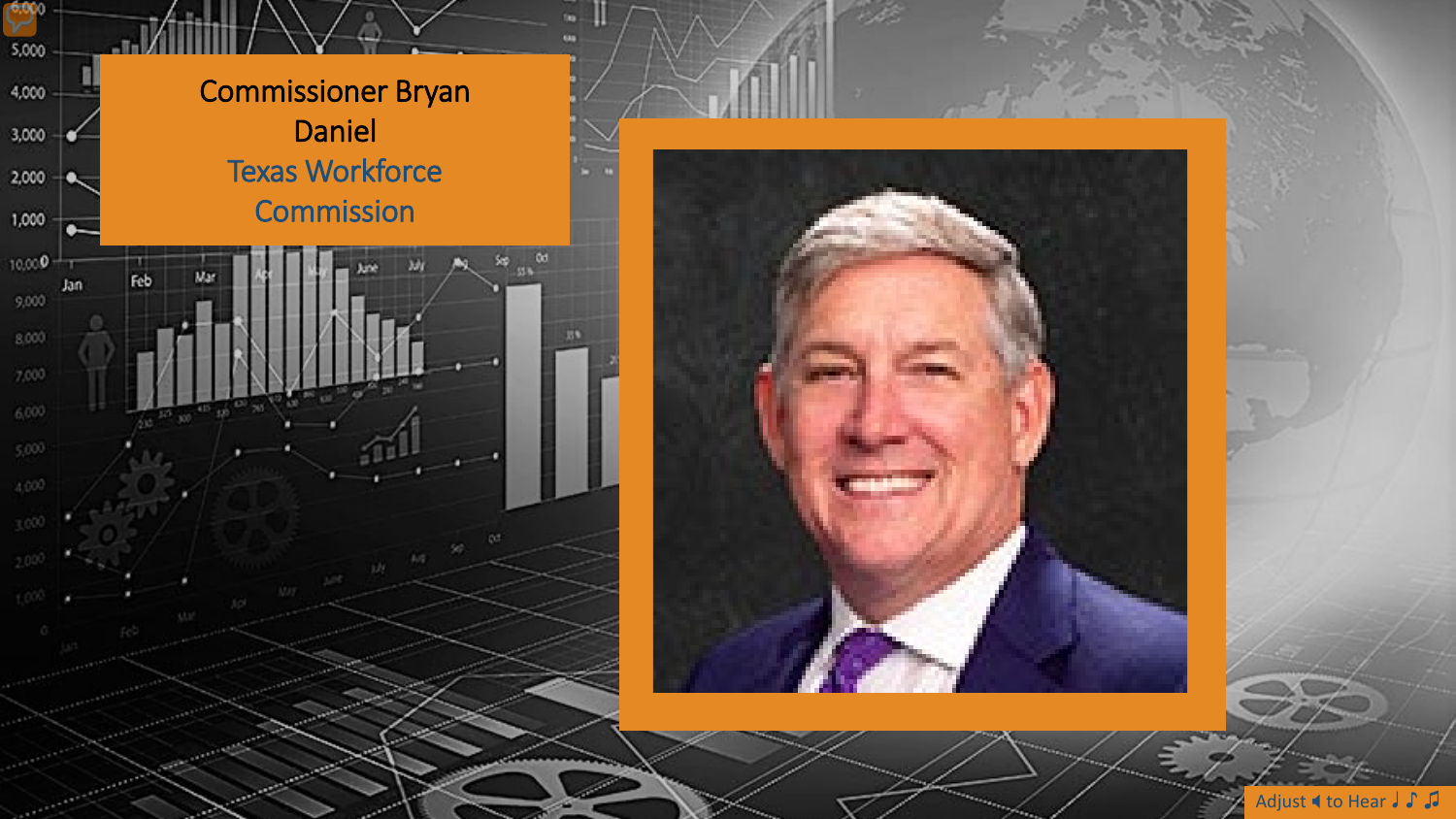Tri Agency Charges from Texas Governor Greg Abbott - March 2016



6,000

5,000

4,000

3,000

### **1. Readiness**

- **2. Transitions**
- **3. Educator Pipeline**
- **4. Completions**
- **5. Upskilling**
- **6. Partnerships**
- **7. Infrastructure**



Adjust **4** to Hear J J J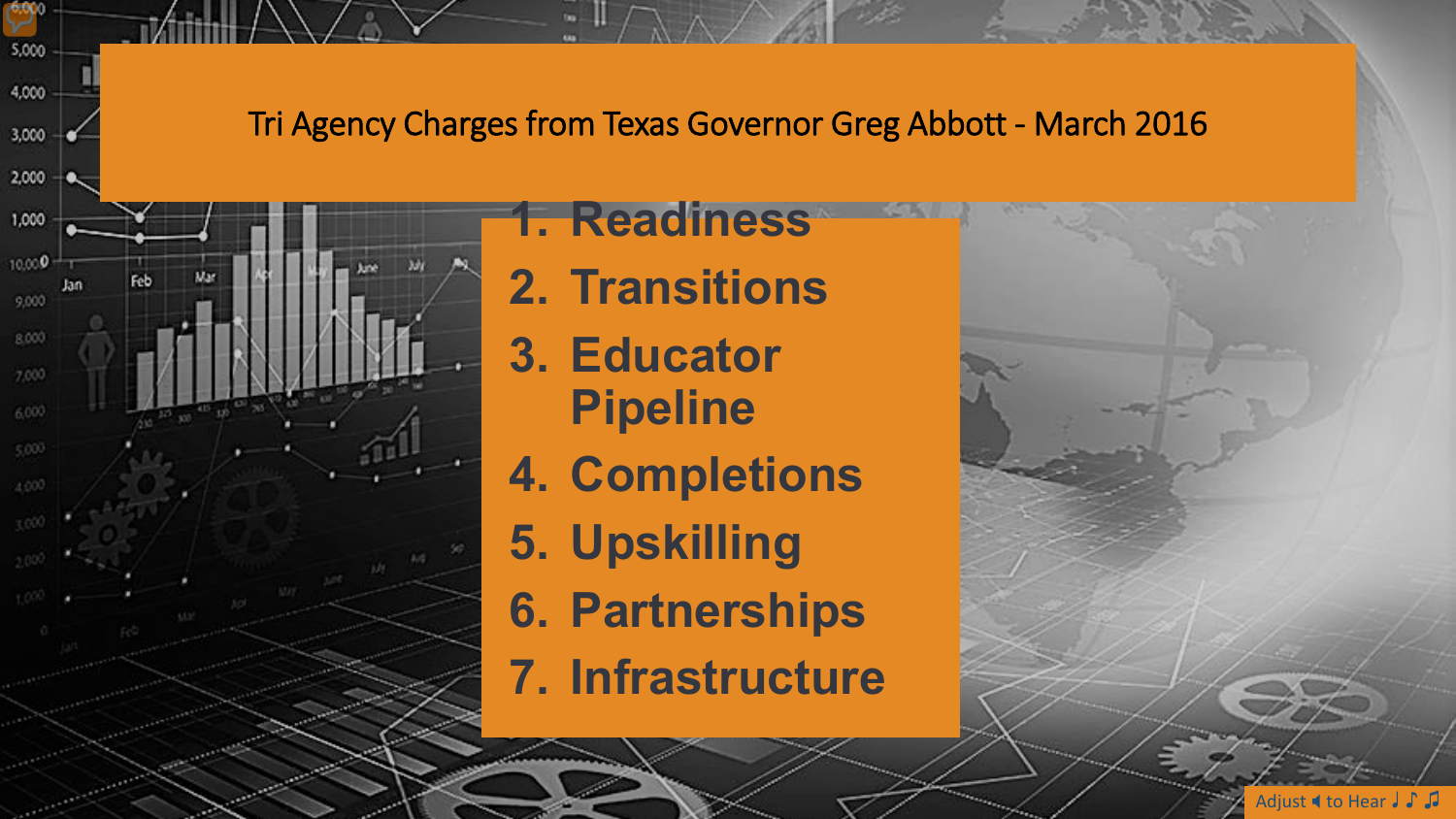#### **Tri Agency Priorities**

**Pathways** 

6,000

5,000

4,000

3,000

2,000

1,000

10,000

9,000

8.000

 $7,000$ 

6,000

 $5,000$ 

4,000

-Jan

**Support efficient and** flexible pathways to earning credentials linked to high-wage, in-demand jobs.

#### **Support**

**Ensure students** receive the supports necessary to succeed at all stages of their educations and in their transitions to the workforce.

#### **Infrastructure**

Create a robust infrastructure for agency collaboration around common goals, data, and processes to ensure improved student outcomes.

Adjust  $\blacktriangleleft$  to Hear  $\blacktriangleright$   $\blacktriangleright$   $\blacktriangleright$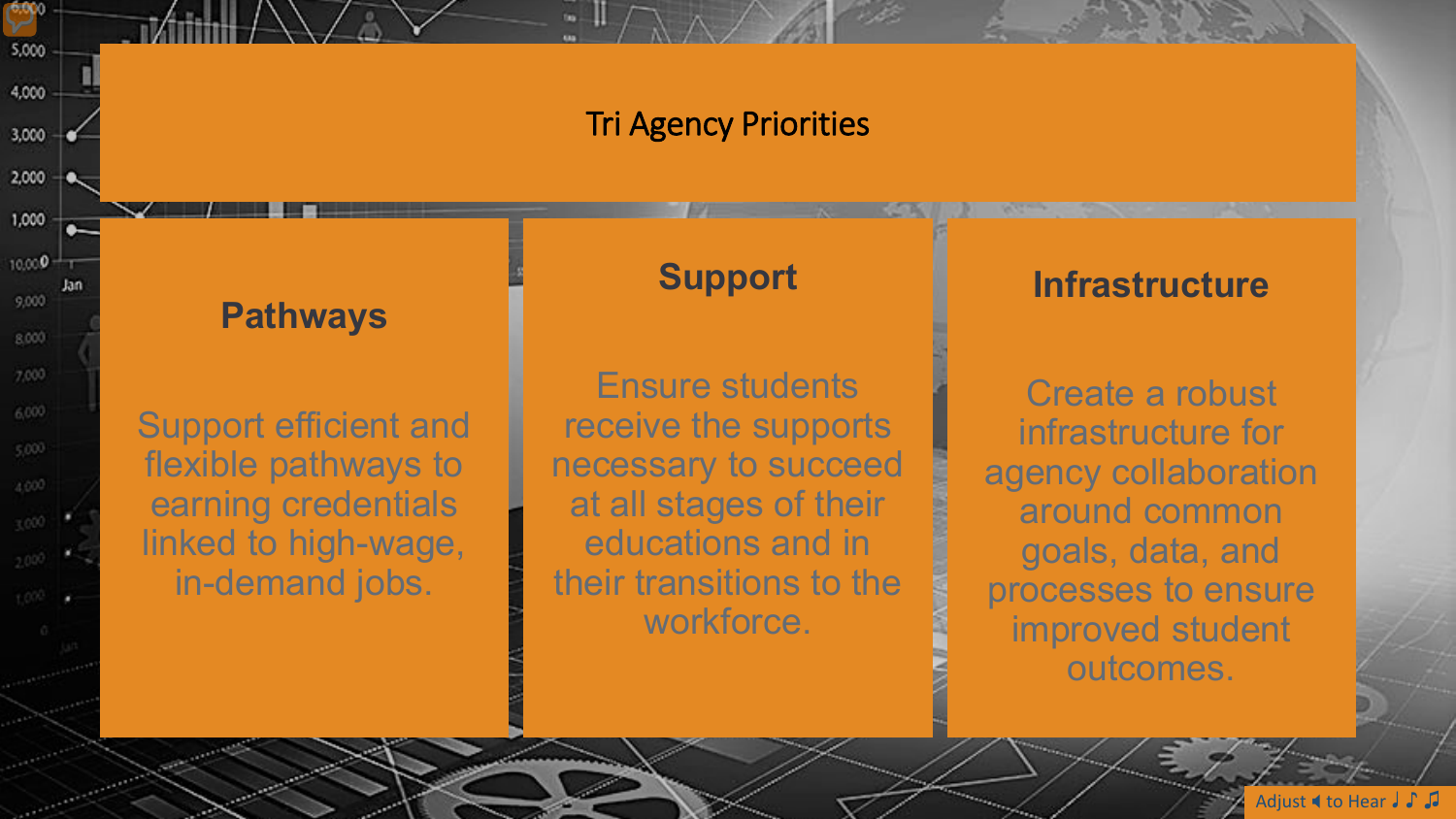#### Panel Discussion

6,000

5,000

4,000

3,000

2,000

1,000

10,000

9,000

8.000

 $7,000$ 

6,000

 $(4,000)$ 

Jan

- **1. Positive Progress**
	- **2. Future Change**
- **3. Legislative actions**
- **4. Reflection 5 years in**
- **5. Post completion outcomes**